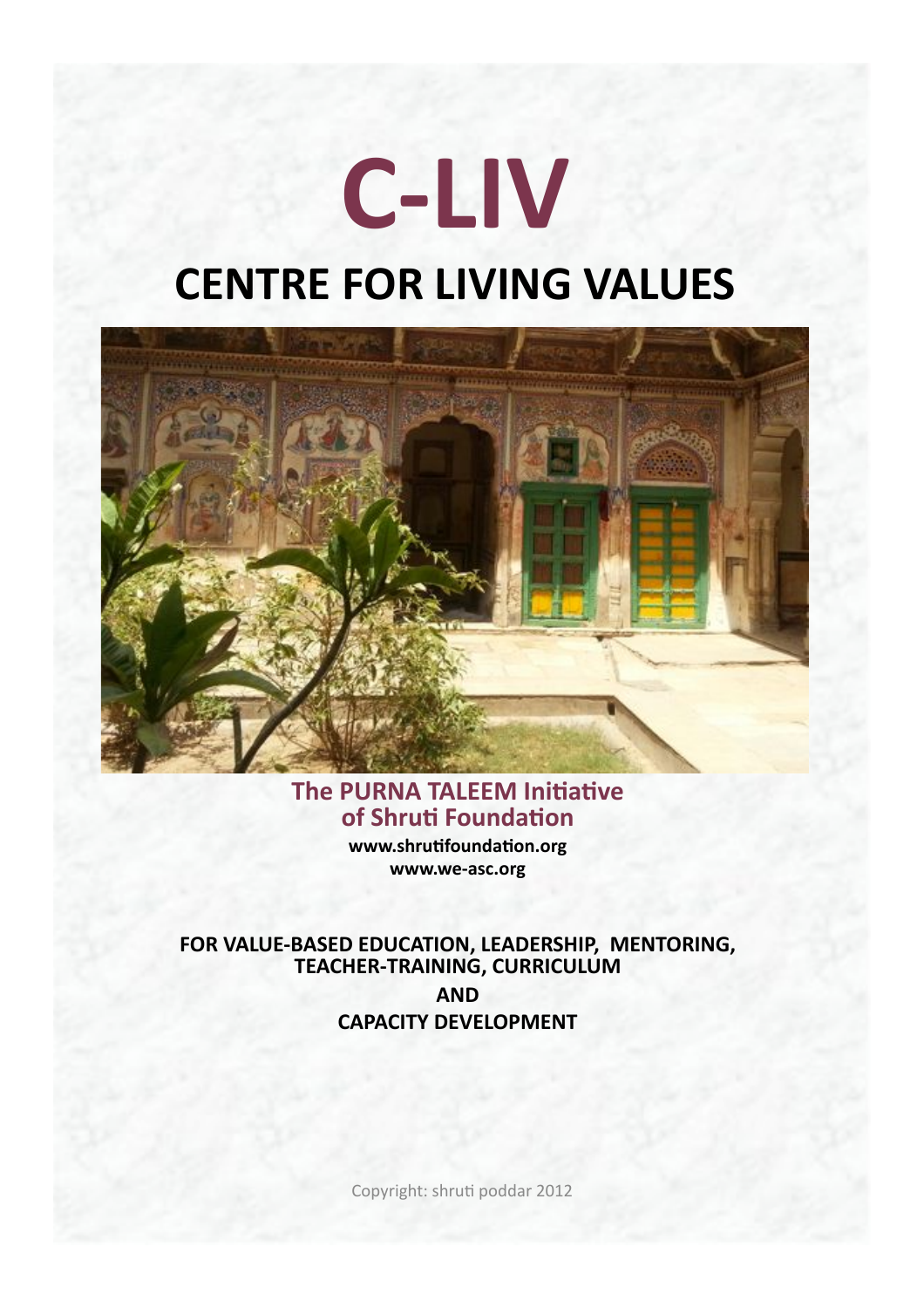## **VISION&**

*Our duty is to encourage every one in his* struggle to live up to his own highest idea, and *!strive!at!the!same!7me!to!make!the!ideal!as near as possible to the Truth.* 

-Swami Vivekananda

The Centre for Living Values will facilitate PURNA TALEEM through research, teacher-training, leadership and capacity building programs, guided by the "man-making" approach of Swami Vivekananda, Sri Aurobindo, Mahatma Gandhi and other seers, who believed value -based integral approaches towards the development of integral education and practices for holistic development of individuals, groups, communities, institutions, work environments and leadership for a harmonious and value based society.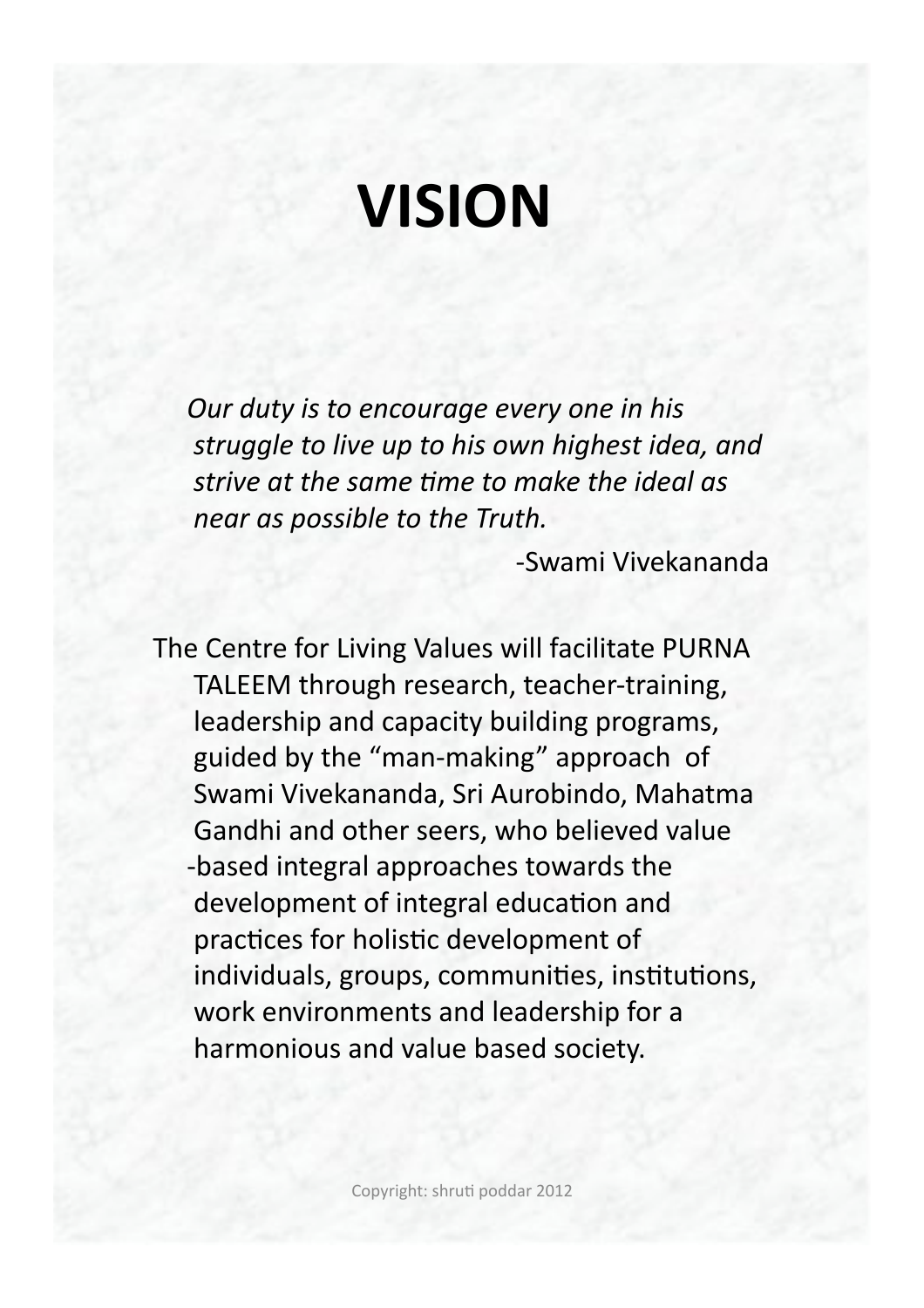### **THE NEED**

The universal right to education brings with it the need for PURNA TALEEM (Holistic Learning):

- Value-based research and Innovative  $1<sub>1</sub>$ practice in learning and living environments
- Human Values and Equity in teachers,  $2.$ mentors and leaders
- Integral and Multifaceted curriculum  $3.$ development in both local and global contexts.
- Development of pedagogical, caring and 4. communicative skills
- 5. Teacher training in Value Based Education, Human Assessment and Development.

These facets must operate simultaneously for maximum effectiveness in facilitating PURNA TALEEM, leading to Self-Knowledge, Personal **Success and Caring Environments.**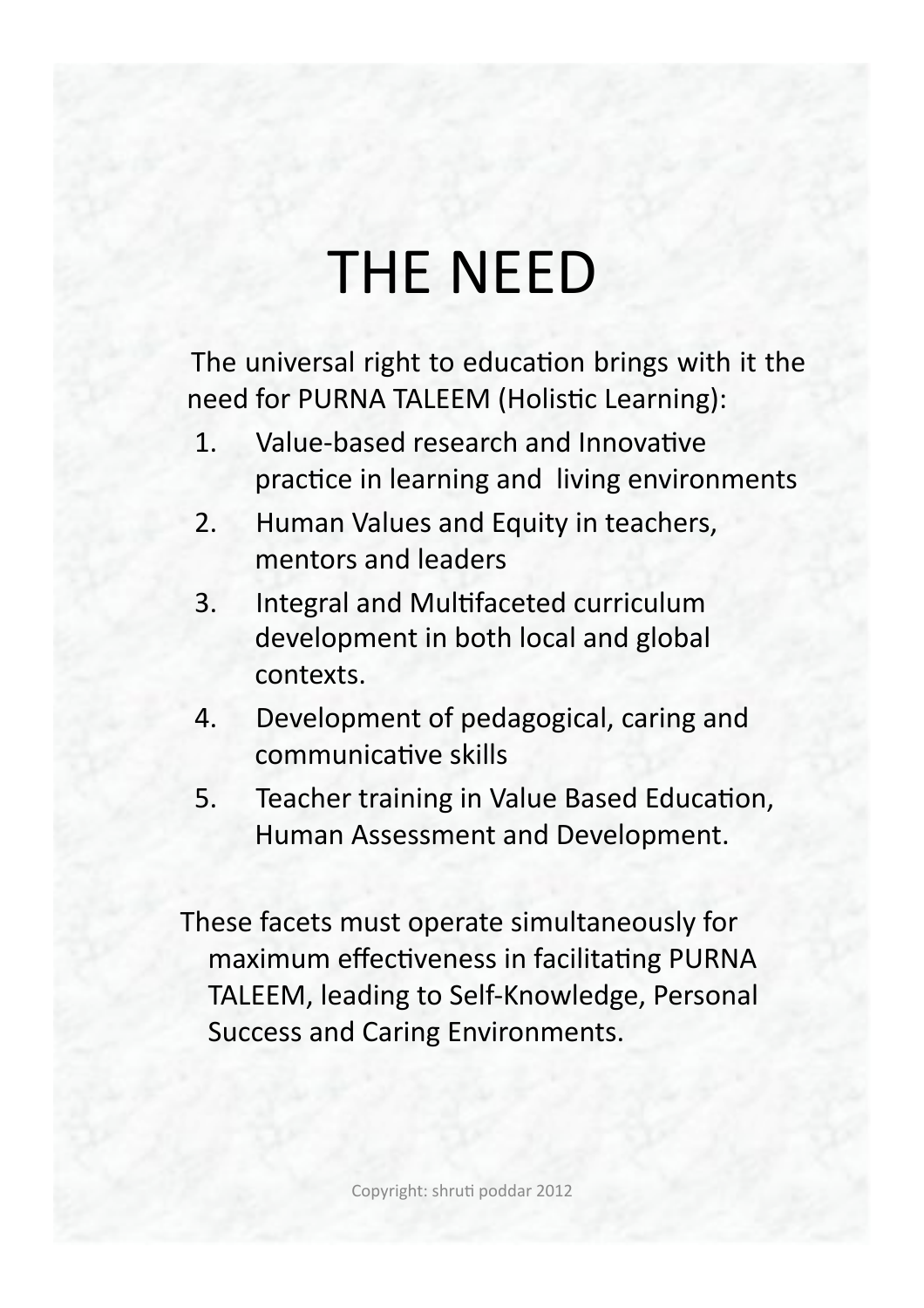### **OBJECTIVES**

The Centre for Living Values will draw from indigenous knowledge and systems, world cultures, sustainable living traditions and eternal Human values, through oral or folk narratives, philosophies, Living Sciences and from visionaries such as Swami Vivekananda, Sant Kabir, Sri Aurobindo, Gurudev Rabindranath Tagore, Mahatma Gandhi and other world thinkers and practitioners.

It will be led by the best local and global mentors, for Leadership, Mentoring, Training and Capacity Building with holistic attitudes, skills and technologies for Empowerment, Sustainability and Wellness.

Above all, It will be a learning eco-system and training space for Innovative Mentorship with Integral Values and Practices, for Research, Experimentation and Innovation.

The organic habitat will offer a space for for capacity building and wholesome growth of all enrolled into the system, a perfect space for the resurgence of the joyful co-existence and for the assimilation and expression of wisdom, knowledge, learning and Wholesome living.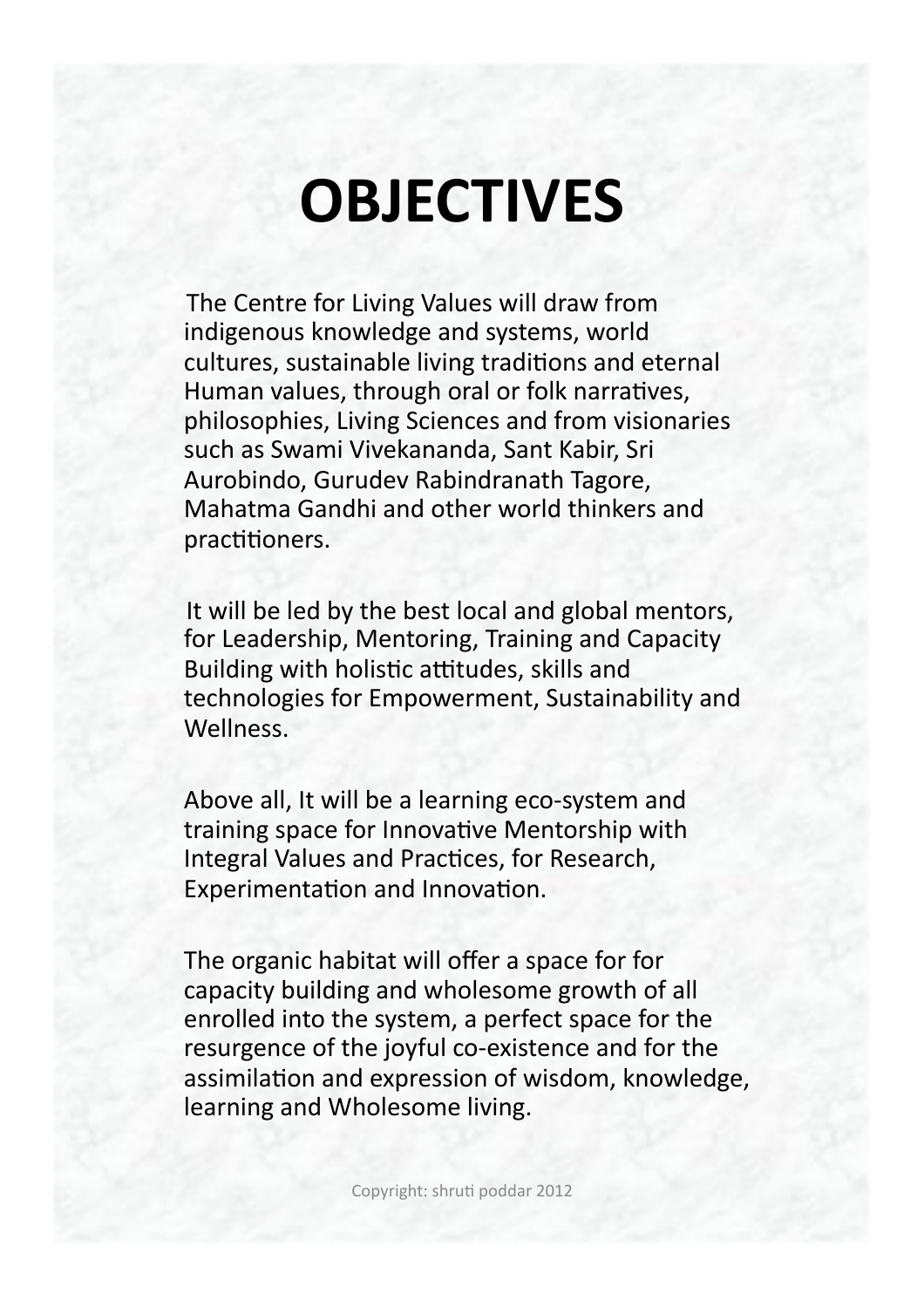### **ELEMENTS**

#### **MENTORING, LEADERSHIP AND CAPACITY BUILDING**

- The universal right to education brings with it the need for equity in the availability and development of illumined leaders as well as sensitive, multifaceted, skilled and empowered mentors, faculty, and curriculum development in local and global contexts. These two facets must operate simultaneously for maximum effectiveness and impact.
- The Centre will offer offer a wholesome and integral eco-system for the flowering of intense, innovative and joyous mentor -learner interactions.
- It will attract mentors and leaders from various walks of life to give, receive and share and guide with universal living values, in order to discover, innovate and create, to nurture and be nurtured.

#### **RESEARCH AND INNOVATION FOR SUSTAINABLITY:**

- This initiative is document, innovate and experiment, create curriculum and teach in the following:
- **INTEGRAL VALUES AND LIVING PHILOSOPHIES**
- TEACHER TRAINING, MENTORING AND LEADERSHIP-Awareness, Cognition, Development, Process, Facilitation, Technology, Management, Action Research and Assessment
- KALAS: Creative Skills and Capacity Building Absorption, Assimilation, Expression, Innovation, Expansion
- **SUSTAINABLE LIVING AND COMMUNITIES** 
	- Self, Nature, Forms and Co-existence
	- Relationships
	- Individual and collective economies
	- **Local and Global Communities**
	- Policy, Governance and Democratic Practice Copyright: shruti poddar 2012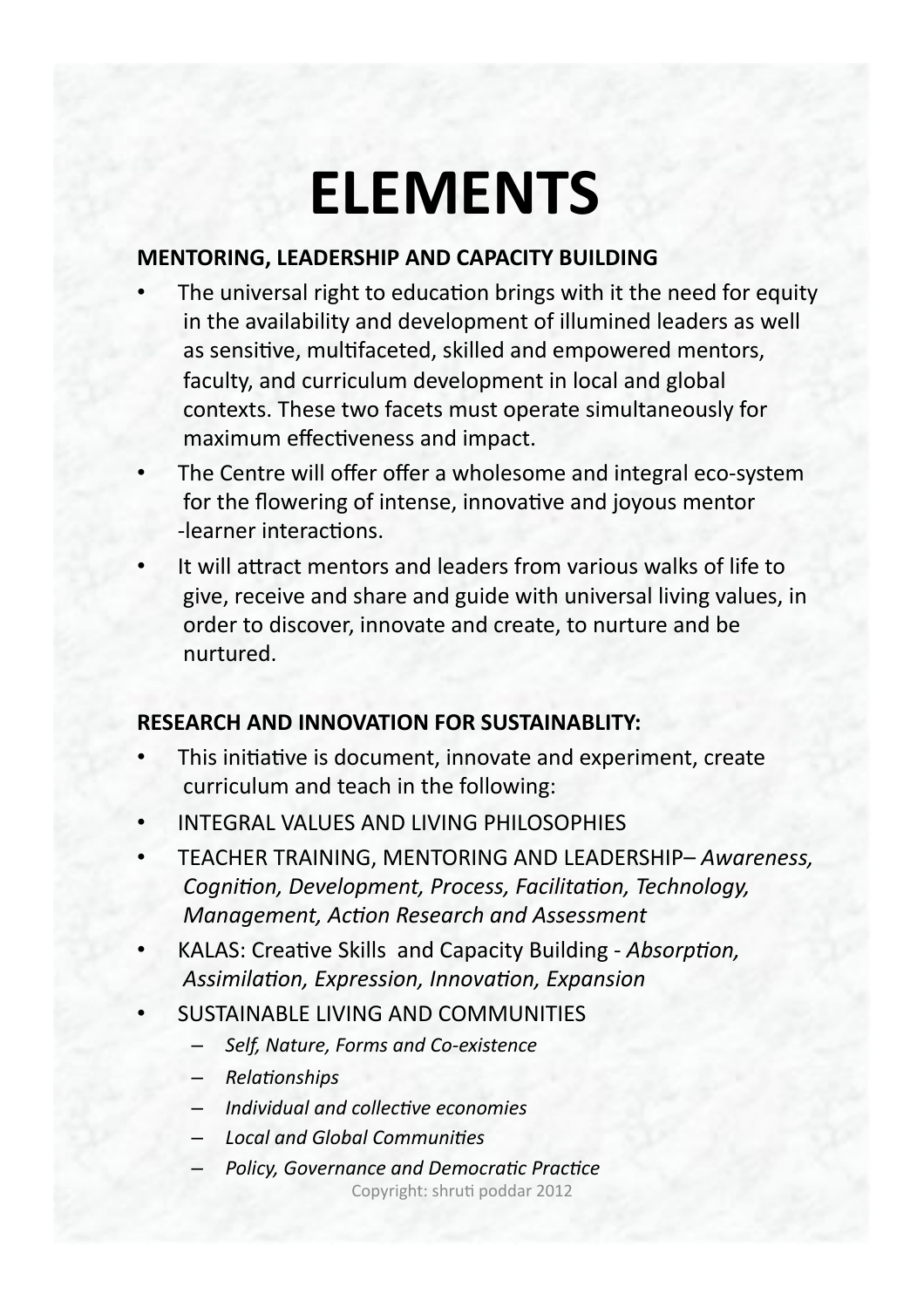### **CENTRE FOR LIVING VALUES**  $(C-LIV)$

- ILV, inspired by the idea of "man-making" by Swami Vivekananda, is developing a localglobal programs and curriculum for valuebased leadership, mentorship, teacher training and holistic empowerment.
- Designed to facilitate value based learning, holistic faculty development, sensitivity to local cultures and systems, this project will be led by Shruti Foundation in collaboration with organisations and visiting faculty from various countries across the World.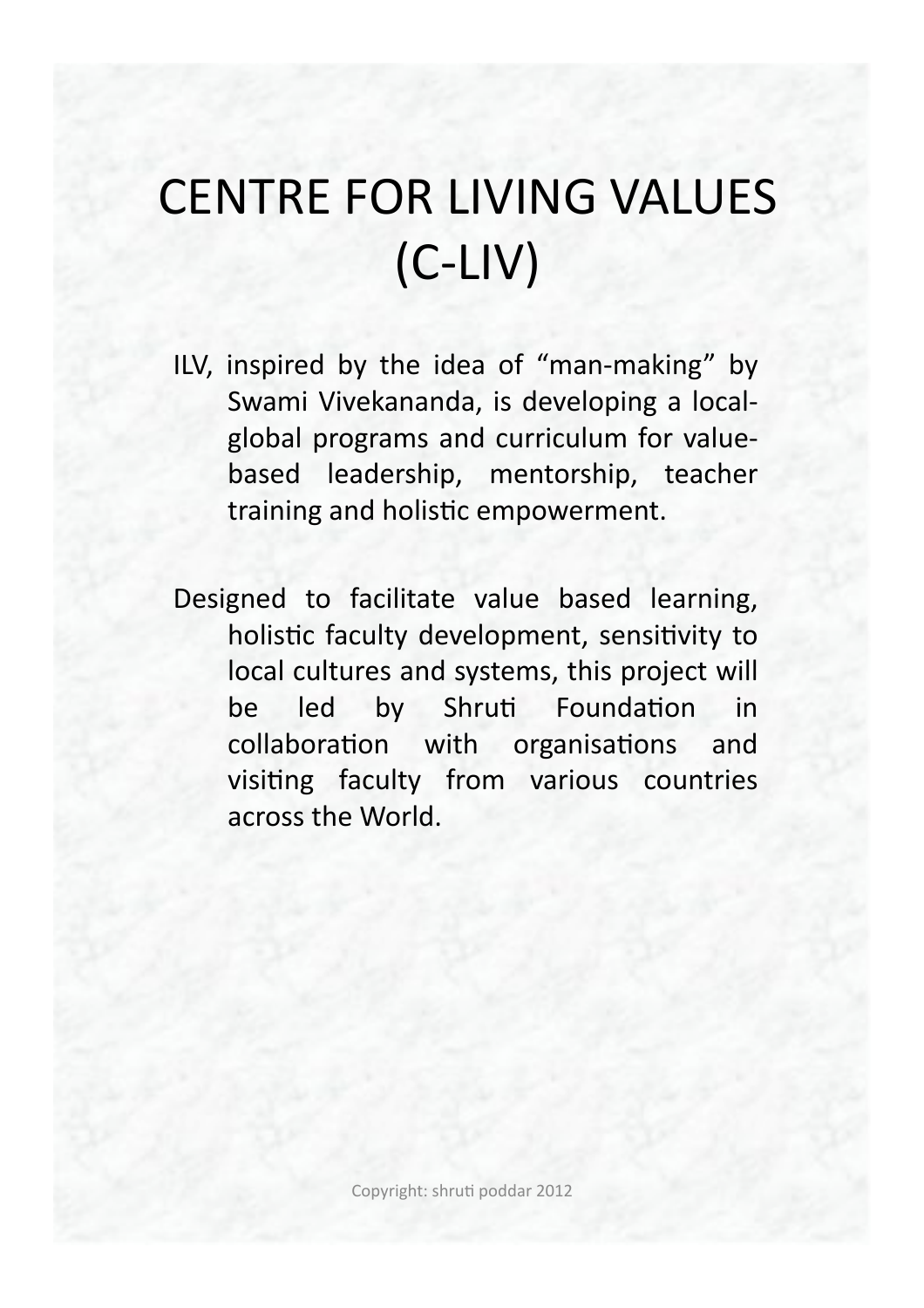### TRAINING PROGRAMS

- (1) "TEACHER-TO-MENTOR": 4-WEEK intensive Teacher Training and Leadership Training Program with 12 empowering Verticals (More details will be provided on request)
- $\circled{2}$ Human Values in Leadership: Weekend workshops!
- 3 One-year Leadership diploma programme for Leaders and Educators with academic and practical training modules.

Copyright: shruti poddar 2012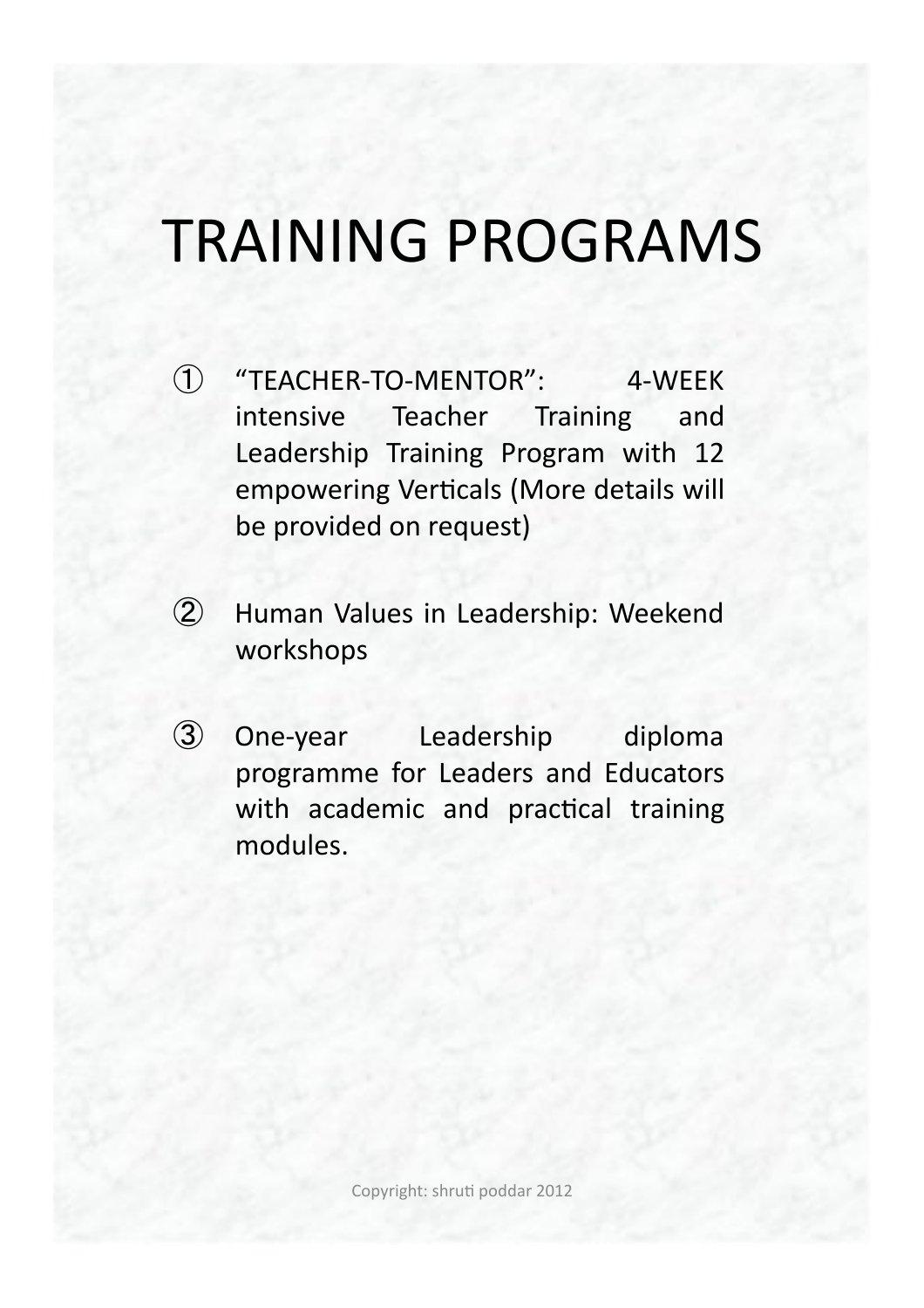### $\bigcircled{4}$ **Two Day Workshops** (Humanness – Empowerment – Learning – Leadership – Organisation)

- A. PURNA TALEEM Transforming Education **Culture**
- B. Creative Thinking and application
- C. Leadership in Indian Culture
- D. Values for Leadership
- E. Mind and Multiple intelligence
- F. Keys to Innovation
- G. Tangible and intangible Indigenous Knowledge Systems
- H. Online and audio-visual Technology for Mentoring and Teaching
- I. Re-Designing the Self
- J. Holistic Design and Outreach: Media, Graphic Design, leaflets, letterheads, brochures, posters, banners.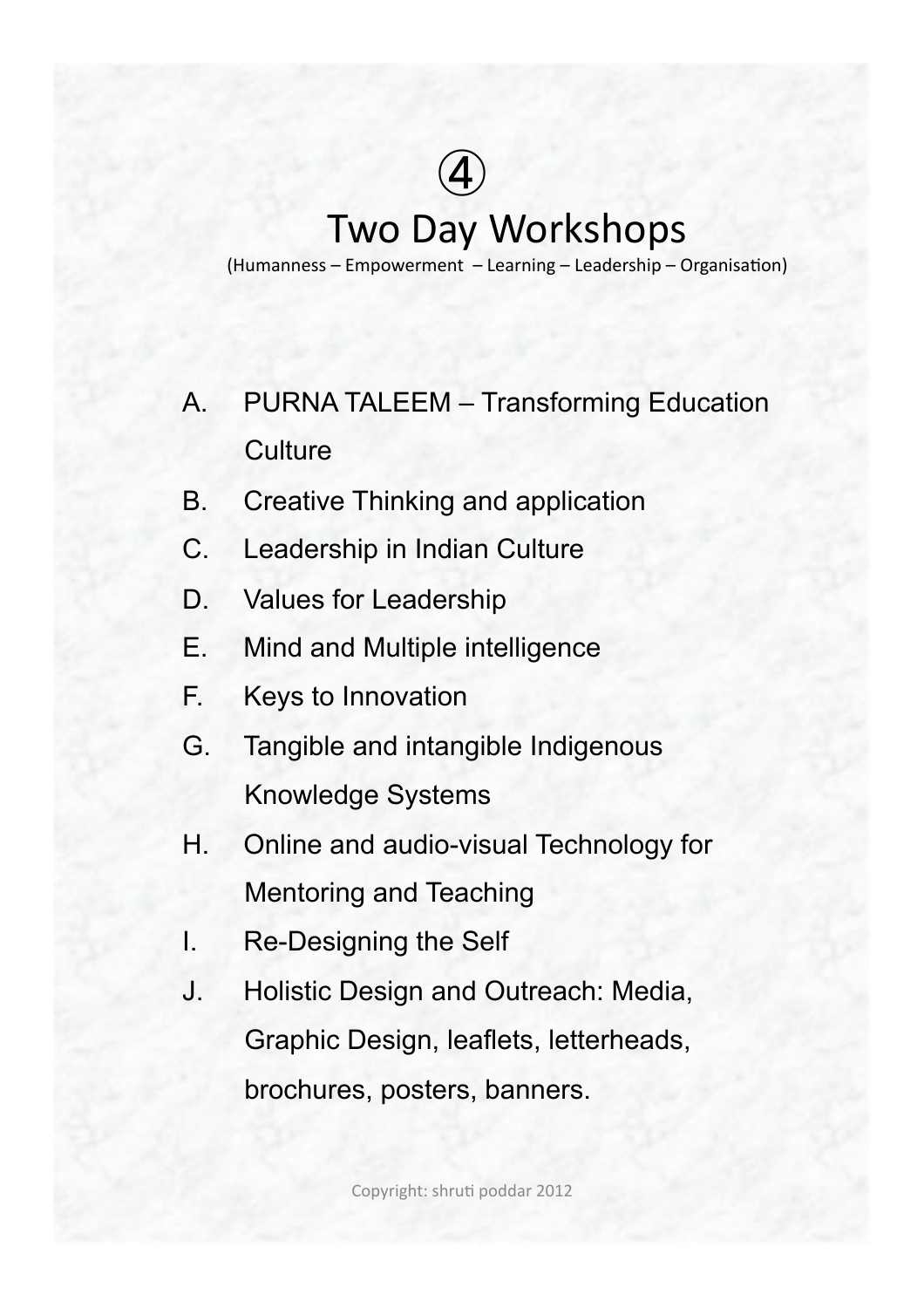### $\bigcirc$ **VIVEKA VALUE** 4-Week Program on Value Based **Evaluation and Assessment**

This program facilitates Evaluation and Assessment formats and attitudes for professional leadership, mentoring environments and educational institutions based on the vision of Swami Vivekanada and other exponents.

This includes:

- Integral development of physical, instinctive, emotional/psychological, mental, intuitive and psychic levels of the individual and collective.
- Value based learning, attitude, and action
- Gender Sensitisation and Complementarity
- Use of multiple intelligences and faculties in learning, expression and product development!